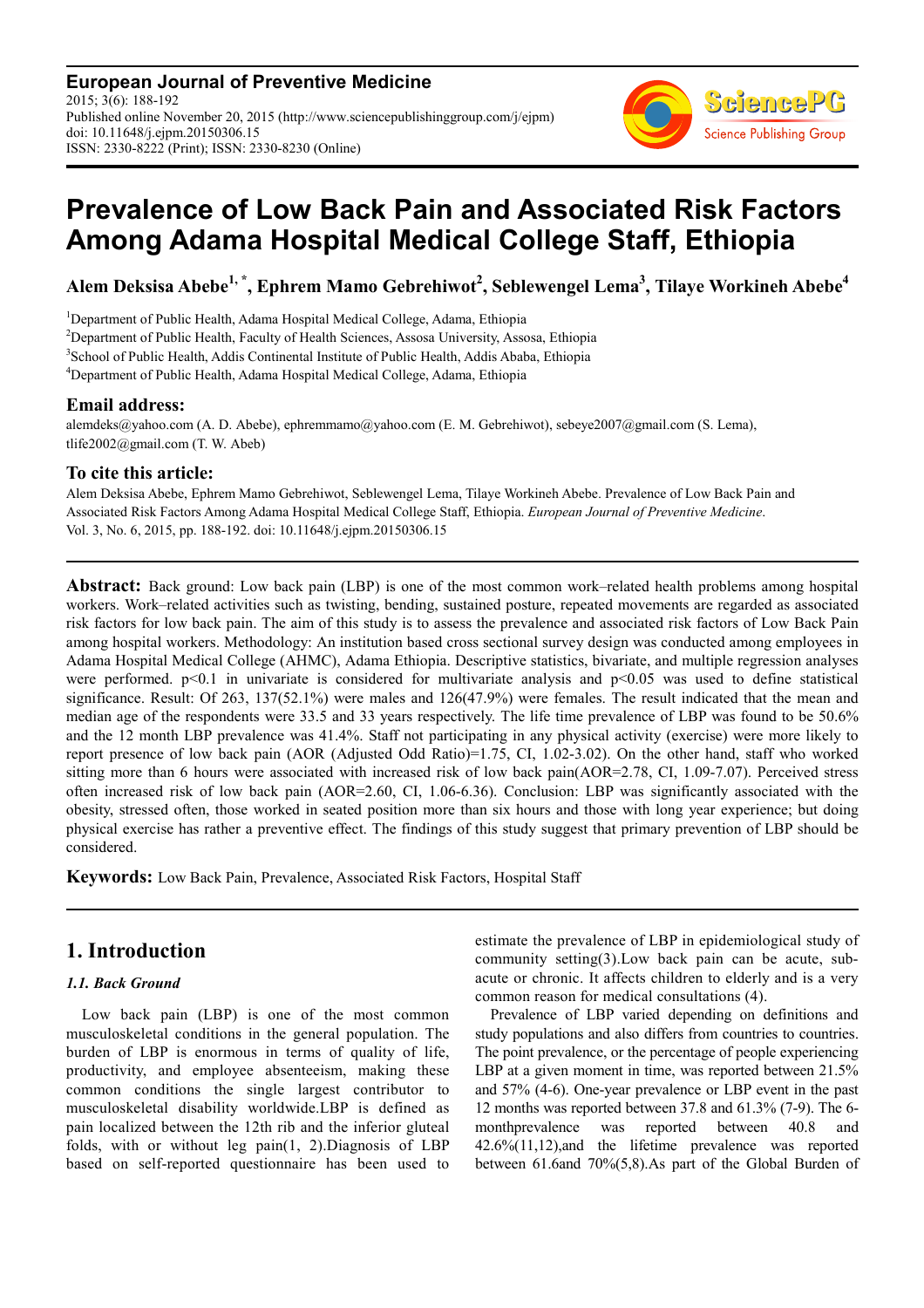Disease Study (GBD), the Expert Group showed that low back pain is among the top ten high burden diseases and injuries, with an average number disability-adjusted life years (DALYs) higher than HIV, road injuries, tuberculosis, lung cancer, chronic obstructive pulmonary disease and preterm birth complications Until recently it was largely thought of as a problem confined to western countries but research performed during the last decade clearly showed that low back pain is also a major problem in low- and middle-income countries(5).

Low back pain can be due to a number of factors including: individual characteristics, working conditions such as heavy physical work, ward static and dynamic working postures, as well as manual handling and lifting, lifestyle factors and psychological factors. A minority of cases of low back pain results from trauma to the back, osteoporosis or prolonged corticosteroid use. Relatively less common are vertebral infections, tumors and bone metastasis (4, 5, and 7).

Little has been done on the relationship of low back pain and associated risk factors on a population of hospital employees in Ethiopia, specifically Adama. The aim of this study is to investigate the prevalence and associated risk factors of low back pain among staff employed at AHMC, in central Ethiopia.

LBP has been studied most frequently amongst nurses, nursing aides and other direct caregivers (9, 10), but despite the high reported prevalence of LBP among hospital staff in these studies, there is no information available on the comparative prevalence of LBP among hospital workers in Adama. Specific information on associated risk factors and LBP in different professional groups is needed for preventive interventions to aim at reducing musculoskeletal complaints to be better targeted.

### **2. Methods**

#### *2.1. Study Design and Setting*

A institution based cross- sectional study design was conducted in AHMC, Shoa Zone, Oromia Regional State, Ethiopia. AHMC is one of the first hospitals medical college situated in Adama town, and was inaugurated by missionaries from abroad in 1946 G.C.

The data collection was conducted from December, 2014 to January, 2015. Sampling with simple random sampling method was used to get the required sample size. Numbered lists of all the population of Adama Hospital Medical College staff were made and 300 study subjects were randomly selected using lottery method from the 460 (278 professional and 182 supporting staff).

Data collection was carried out using an interviewer administered pre-tested, structured, and standardized questionnaire. The questionnaire was initially prepared in English and then was translated in to Amharic (the local language) and later on back to English to check for consistency. Participants were interviewed by trained interviewers. Supervisors followed the data collectors and provided any necessary correction on the spot.

Ethical approval of the study was obtained from Addis continental Institute of Public Health (ACIPH) and Adama science and Technology University (ASTU) ethical review board. The participants were informed about the purpose of the study and oral consent was obtained from each study participants prior to conducting the interview.

#### *2.2. Sample Size Determination*

A sample size calculation was performed using the STATCALC program of EPINFO V.7 to estimate the two population proportion of male and female gender with LBP. The following assumptions were made to obtain the maximum sample size P1=percentage of LBP among female sex was 64%; P2= percentage of LBP among male sex was 36% (27).A two sided significance level of 0.05, 95% CI and power of 80% were used. The female to male ratio was 1:1. Based on this sample size calculation, including 10% nonresponse rate the total sample is 300.

#### *2.3. Statistical Analyses*

Data were entered into EPI INFO (Version 3.5.4), and exported to SPSS (Version 20.0) for statistical analysis. We<br>first explored frequency distributions of socio first explored frequency distributions of socio demographical and Descriptive statistics was used to summarize and present the information in the form of percentages and tables with 95% confidence intervals for prevalence estimates. Binary logistic regression analysis was used to examine the association between LBP and risk. Both crude and adjusted odds ratio are presented with a 95% confidence interval. p<0.1 in univariate is considered for multivariate analysis and  $p < 0.05$  was used to define statistical significance.

*Dependent variable* 

LBP (Low Back Pain)–any pain, ache, or discomfort, felt below the costal margin and above the inferior gluteal folds, with or without leg pain for at least one day duration.

*Independent variable* 

Exercise: a subset of physical activity that is designed, controlled, and repetitive and has as an ultimate or an intermediate objective.

Stress-perceived mental, emotional, or physical strain caused by anxiety or overwork.

BMI (Body Mass Index) - the weight in kilograms, divided by height in meters squared

Heavy manual labor- defined as work that has high energy demands or requires some measure of physical strength and jobs that impose large compressive forces on the spine.

Manual materials and patient handling- Manual materials handling include lifting, moving, carrying and holding loads during working time. The concept encompasses stresses resulting from work done in transferring objects from one place to another as well as the effects of varying techniques of patient handling and transfer.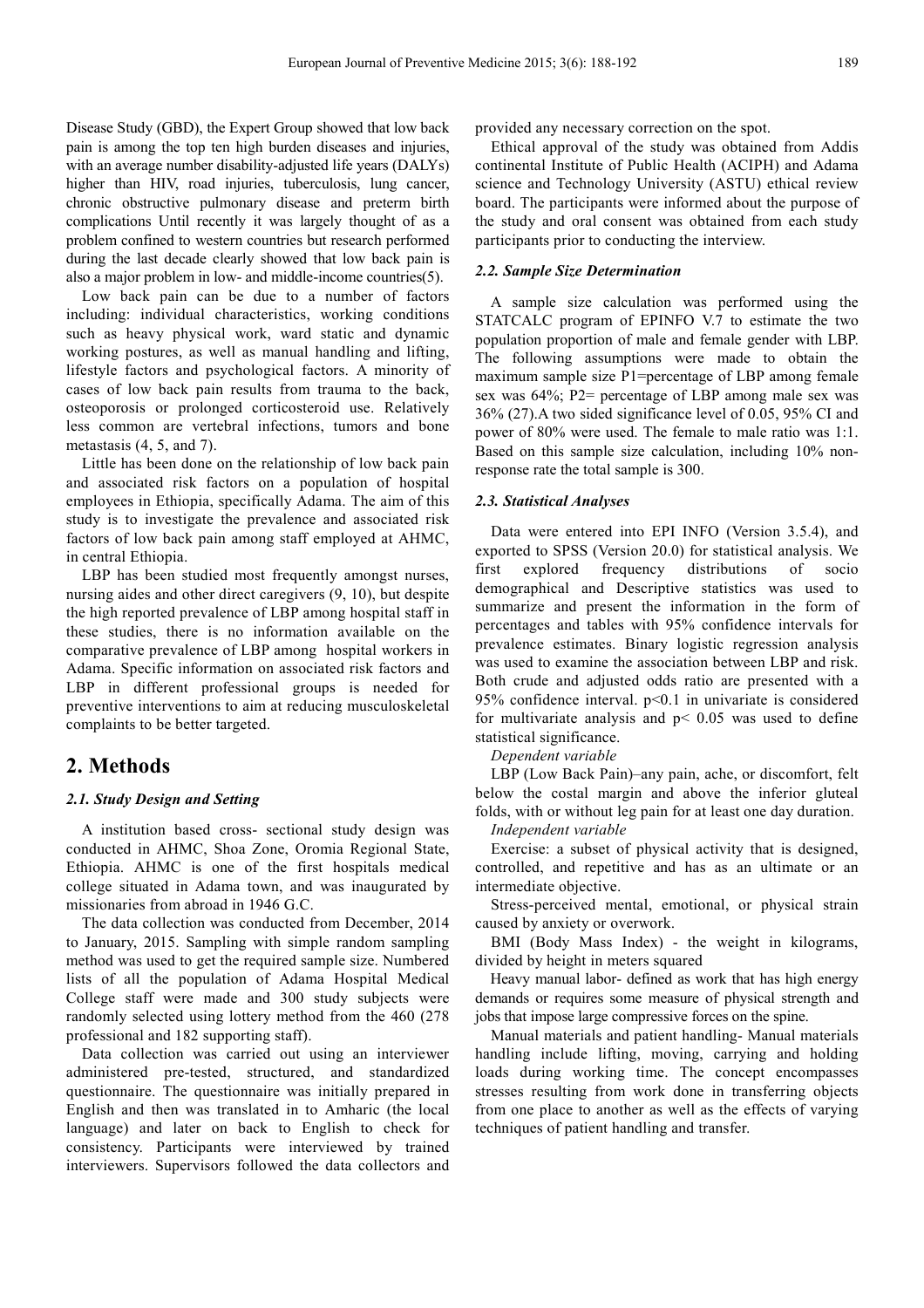# **3. Results**

The respondents back grounds are summarized in table 1. A total of three hundred Adama Hospital Medical College staffs were invited to participate in the survey and the response rate was 90.7%, but 9(3%) of the responses were excluded from the analysis because of their incomplete responses; while 263 fully participated in the study. The males staff were (n=137, 52.1%) and the females staff were (n=126, 47.9%). The participants' ages ranged from 19 to 52 years, with mean age of 33.5 years (SD=6.7).

The majority of the respondents 163(62%) were married. 85(32.3%) had working experience of above 12 years, followed by 69(26.2%) having work experience of between 1 and 4 years. The predominant age group 164(62.4%) was the age group between 26 and 40.Among all the respondents 83(31.6%) were Nurses and 77(29.3%) were Admin staffs.

*Table 1. Socio-demographic characteristics of Adama Hospital Medical College staff, Ethiopia, 2015.* 

| <b>Variables</b>          | Frequency      | Percentage $(\% )$ |  |  |  |  |
|---------------------------|----------------|--------------------|--|--|--|--|
| Age category              |                |                    |  |  |  |  |
| <25                       | 38             | 14.4               |  |  |  |  |
| 26-40                     | 164            | 62.4               |  |  |  |  |
| $41 - 60$                 | 61             | 23.2               |  |  |  |  |
| <b>Sex</b>                |                |                    |  |  |  |  |
| male                      | 137            | 52.1               |  |  |  |  |
| female                    | 126            | 47.9               |  |  |  |  |
| Marital status            |                |                    |  |  |  |  |
| single                    | 86             | 32.7               |  |  |  |  |
| married                   | 163            | 62.0               |  |  |  |  |
| divorced                  | 10             | 3.8                |  |  |  |  |
| widowed                   | $\overline{4}$ | 1.5                |  |  |  |  |
| Work experience           |                |                    |  |  |  |  |
| $1 - 4$                   | 69             | 26.2               |  |  |  |  |
| $5 - 8$                   | 63             | 24.0               |  |  |  |  |
| $9 - 12$                  | 46             | 17.5               |  |  |  |  |
| >12                       | 85             | 32.3               |  |  |  |  |
| Occupation                |                |                    |  |  |  |  |
| admin staff               | 77             | 29.3               |  |  |  |  |
| doctor                    | 36             | 13.7               |  |  |  |  |
| nurse                     | 83             | 31.6               |  |  |  |  |
| technicians/technologists | 25             | 9.5                |  |  |  |  |
| druggists/pharmacists     | 13             | 4.9                |  |  |  |  |
| other(specify)            | 29             | 11                 |  |  |  |  |
| body mass index category  |                |                    |  |  |  |  |
| <25                       | 198            | 75.3               |  |  |  |  |
| $\geq$ 25                 | 65             | 24.7               |  |  |  |  |

Socio-demographic, individual and work factors that showed significant associations with presence of low back pain in Univariate analysis were selected and entered for Multivariate logistic regression analysis to identify the most important predictors of low back pain risk factors. Accordingly, staff who worked greater than 12 years report presence of low back pain than that of working less than or equal to 12 years, Crude Odd ratio (COR)=1.95, 95%CI, 1.02-3.73), staff with BMI greater than or equal to 25 kilogram per meter square report presence of low back pain than staff with BMI less than 25 kilogram per meter square (AOR=2.08, 95%CI, 1.07-4.05) and also staff who didn't participate in any physical exercise report presence of low back pain than who did participate (AOR=1.75, 95%CI, 1.02-3.02). But age category, sex, marital status, walking, running and group exercise were found to have no association with low back pain. The factor, working experience, was found to have no association with low back pain after controlling other factors. On the other hand, staffs who worked sitting more than 6 hours were 2.78 times more likely to have odds of low back pain than those working between 0-1 hours. Similarly, staffs that faced stresses often were, 2.60 times more likely to have odds of low back pain than those staff facing no stress.

*Table 2. Life style and work conditions of Adama Hospital Medical College staff, Ethiopia, 2015.* 

| <b>Variables</b>             | Frequency | Percentage (%) |
|------------------------------|-----------|----------------|
| Alcohol                      |           |                |
| no                           | 205       | 77.9           |
| yes                          | 58        | 22.1           |
| Smoking                      |           |                |
| N <sub>o</sub>               | 252       | 95.8           |
| Yes                          | 11        | 4.2            |
| How often do you do exercise |           |                |
| 0-2 times per week           | 166       | 63.1           |
| 3-4 times per week           | 61        | 23.2           |
| 5-7 times per week           | 14        | 5.3            |
| >7 times per week            | 22        | 8.4            |
| Physical activity Exercise   | 144       | 54.8           |
| No exercise                  | 119       | 45.2           |
| Lifting objects/people       |           |                |
| no                           | 127       | 48.3           |
| yes                          | 136       | 51.7           |
| Stress at work               |           |                |
| never                        | 53        | 20.2           |
| sometimes                    | 169       | 64.3           |
| often                        | 41        | 15.5           |
| Hours spent sitting daily    |           |                |
| $0 - 1$                      | 90        | 34.2           |
| $2 - 4$                      | 86        | 32.7           |
| $5 - 6$                      | 57        | 21.7           |
| $>6$                         | 30        | 11.4           |
| Hours spent standing daily   |           |                |
| $0 - 1$                      | 88        | 33.5           |
| $2 - 4$                      | 99        | 37.6           |
| $5 - 6$                      | 44        | 16.7           |
| >6                           | 32        | 12.2           |

Predicting factors of low back pain

### **4. Discussions**

Prevalence of low back pain varied depending on definitions and study populations and also from countries to countries. The point prevalence of low back pain in this study was, 28.9%. This is similar to study done in different countries of Africa with point prevalence of low back pain which varies between 16% and 59% (14,15); as well as study done in European countries with point prevalence of between 21.5% and 57% (4-6). However, it is much lower than point prevalence rates of 35.8%, reported in South Africa (12). But it is higher than in UK, the point prevalence is 19% (12, 13).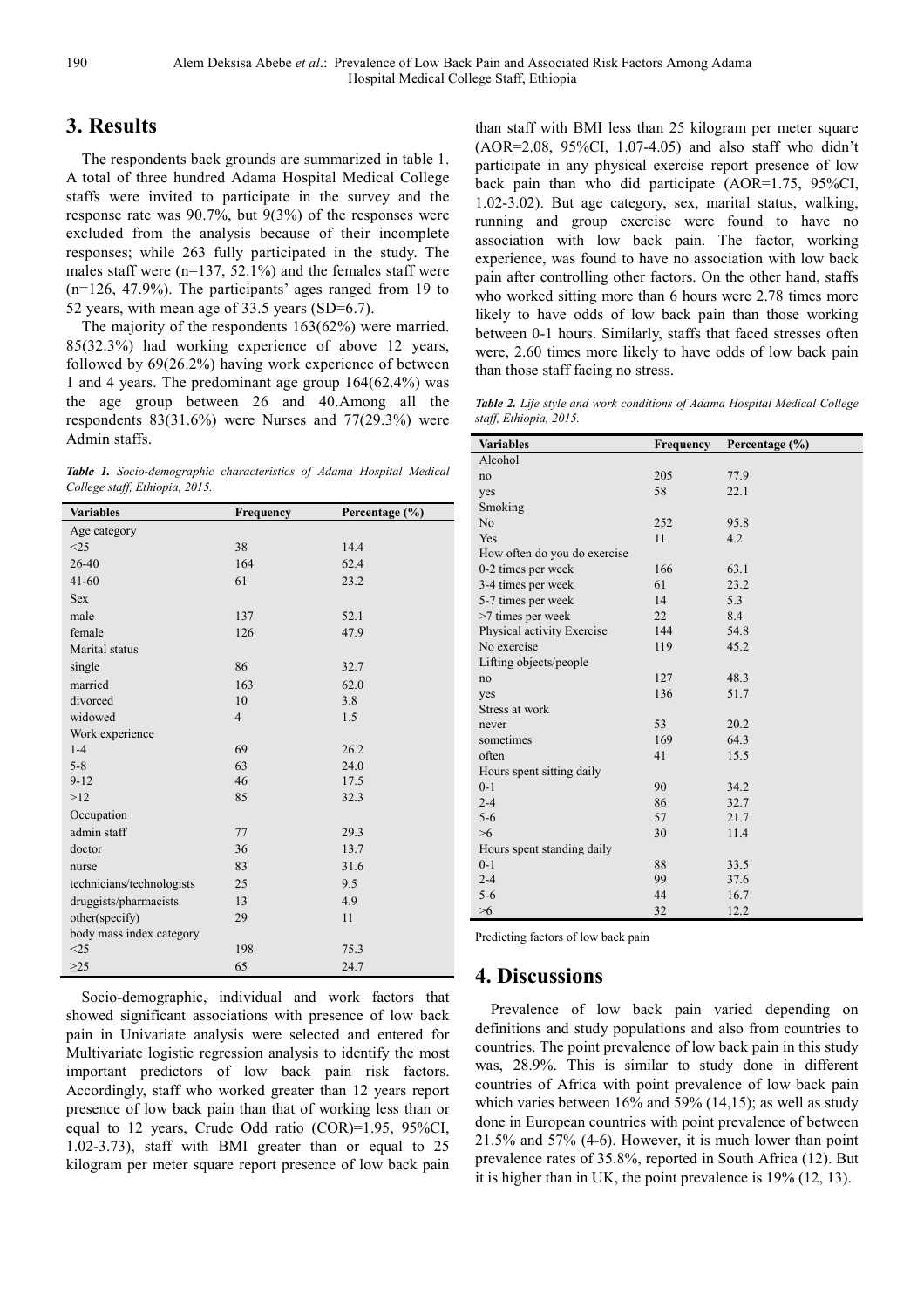The 12 month prevalence of low back pain among participants in this study was 41.4% and the overall life time prevalence was 50.6%. The one year prevalence was in the range of 14% to 72% and the life time prevalence was in between 28% and 74% as reported by African countries (14, 15). The one year prevalence was also in the annual prevalence reported in industrialized countries, varying between 15%-45% (4). However, it is lower than annual prevalence of 51% and life time prevalence of 57.7% in Tunisia (9); as well as annual prevalence of 56.9% and life time prevalence of 72.5% in Malaysia (21). But the life time prevalence is comparable with life time prevalence of 51% in Turkey (20).

by the methodological heterogeneity used for assessment of low back pain as well as by differences in the gender, profession and age group of the other study populations (4, 7).

Work experience of the respondents was associated with low back pain; for those with years of service greater or equal to twelve years  $(p=0.035)$ . A similar link has been found in Tunisia (p=0.007) (9). Similar findings were also obtained from Gondar (AOR: 2.4; 95%CI (1.41, 4.19)). In an Italian study of hospital nurses, work experience was significantly associated with low back pain (11). However, other studies have found no such associations (16, 18-20). It is agreed that the prevalence of low back pain increases as people enter their working years (7).

Variability in low back pain prevalence may be explained

*Table 3. Correlates of Low back pain among Adama Hospital Medical College staff, Ethiopia, 2015.* 

| <b>Variables</b>                                         |           | <b>Low Back Pain</b> |     | <b>OR(95%)CI</b>    |                     |         |
|----------------------------------------------------------|-----------|----------------------|-----|---------------------|---------------------|---------|
|                                                          |           | Yes                  | No. | Crude               | Adjusted            | p-value |
| Age                                                      | <25       | 14                   | 24  | 1.00                | 1.00                | 0.072   |
|                                                          | 26-40     | 62                   | 102 | $1.04(0.50-2.16)$   | $0.93(0.38 - 2.32)$ |         |
|                                                          | $41 - 60$ | 33                   | 28  | $2.02(0.88 - 4.63)$ | $1.00(0.28 - 3.57)$ |         |
| Sex                                                      | Male      | 49                   | 88  | 1.00                | 1.00                |         |
|                                                          | Female    | 60                   | 66  | $1.63(0.99-2.68)$   | $1.40(0.81 - 2.42)$ |         |
| Work experience                                          | $1-4$     | 26                   | 43  | 1.00                | 1.00                | 0.035   |
|                                                          | $5 - 8$   | 21                   | 42  | $0.83(0.40-1.69)$   | $1.01(0.44 - 2.31)$ |         |
|                                                          | $9 - 12$  | 16                   | 30  | $0.88(0.41-1.92)$   | $0.91(0.35-2.33)$   |         |
|                                                          | >12       | 46                   | 39  | $1.95(1.02 - 3.73)$ | $1.28(0.48-3.43)$   |         |
| <b>BMI</b>                                               | <25       | 72                   | 126 | 1.00                | 1.00                | 0.004   |
| Cat.                                                     | $\geq$ 25 | 37                   | 28  | $2.31(1.31-4.09)$   | $2.08(1.07-4.05)$   |         |
| No Exercise                                              | Yes       | 61                   | 58  | $2.1(1.28 - 3.47)$  | $1.75(1.02 - 3.02)$ |         |
|                                                          | No        | 48                   | 96  | 1.00                | 1.00                |         |
| Time spent during<br>an 8 hour working<br>day by sitting | $0-1$ hrs | 37                   | 53  | 1.00                | 1.00                | 0.007   |
|                                                          | $2-4$ hrs | 30                   | 56  | $0.77(0.42 - 1.41)$ | $0.70(0.36 - 1.35)$ |         |
|                                                          | $5-6$ hrs | 21                   | 36  | $0.84(0.42 - 1.63)$ | $0.83(0.40 - 1.72)$ |         |
|                                                          | $>6$ hrs  | 21                   | 9   | $3.34(1.38-8.10)$   | $2.78(1.09 - 7.07)$ |         |
| <b>Stress</b>                                            | Never     | 20                   | 33  |                     |                     | 0.012   |
|                                                          | Sometimes | 63                   | 106 | $0.98(0.52 - 1.85)$ | $1.04(0.53 - 2.05)$ |         |
|                                                          | Often     | 26                   | 15  | $2.86(1.23 - 6.65)$ | $2.60(1.06-6.36)$   |         |

According to this study, body mass index was found to be associated with low back pain (AOR=2.08: 95%CI (1.07, 4.05)). This is in accordance with study done in Gondar (AOR=3.52: 95%CI (1.02, 12.04)) (13). Similar findings were also reported by a meta-analysis including 33 studies showed that obesity was associated with increased prevalence of low back pain in the past 12 months (pooled OR=1.33 (95%CI: 1.14-1.54) (8). Conversely, a study of Italian hospital workers didn't show any body mass index difference between workers with or without low back pain  $(11)$ .

According to this study exercise was associated with low back pain (p=0.04). Participating in any physical exercise reduces the prevalence of low back pain compared to not participating in any physical exercise. In the same way studies done in India showed significant association between physical activities (exercise) and prevalence of low back pain (19).

Static work postures include positions where very little movement occurs, along with cramped or inactive postures that cause static loading on the muscles. In many cases, the exposure defined subjectively and/or in combination with other work-related risk factors (4, 12). The result of this study suggests that working in position seated for a long duration was positively associated with low back pain. Similar findings have been demonstrated by study done in Tunisia (9).

On the other hand, result of this study suggests that stress at work was found to be a low back pain associated risk factor ( $p=0.012$ ), in accordance to the literature  $(4, 8, 19, 20)$ . These literatures included a wide range of psycho-social factors; which is not included in this study.

### **5. Conclusion**

This study indicates that low back pain was a common health problem among the AHMC staffs studied. It was more prevalent in the middle age brackets and among females. LBP was significantly associated with the obese, stressed often, those worked in seated position more than six hours